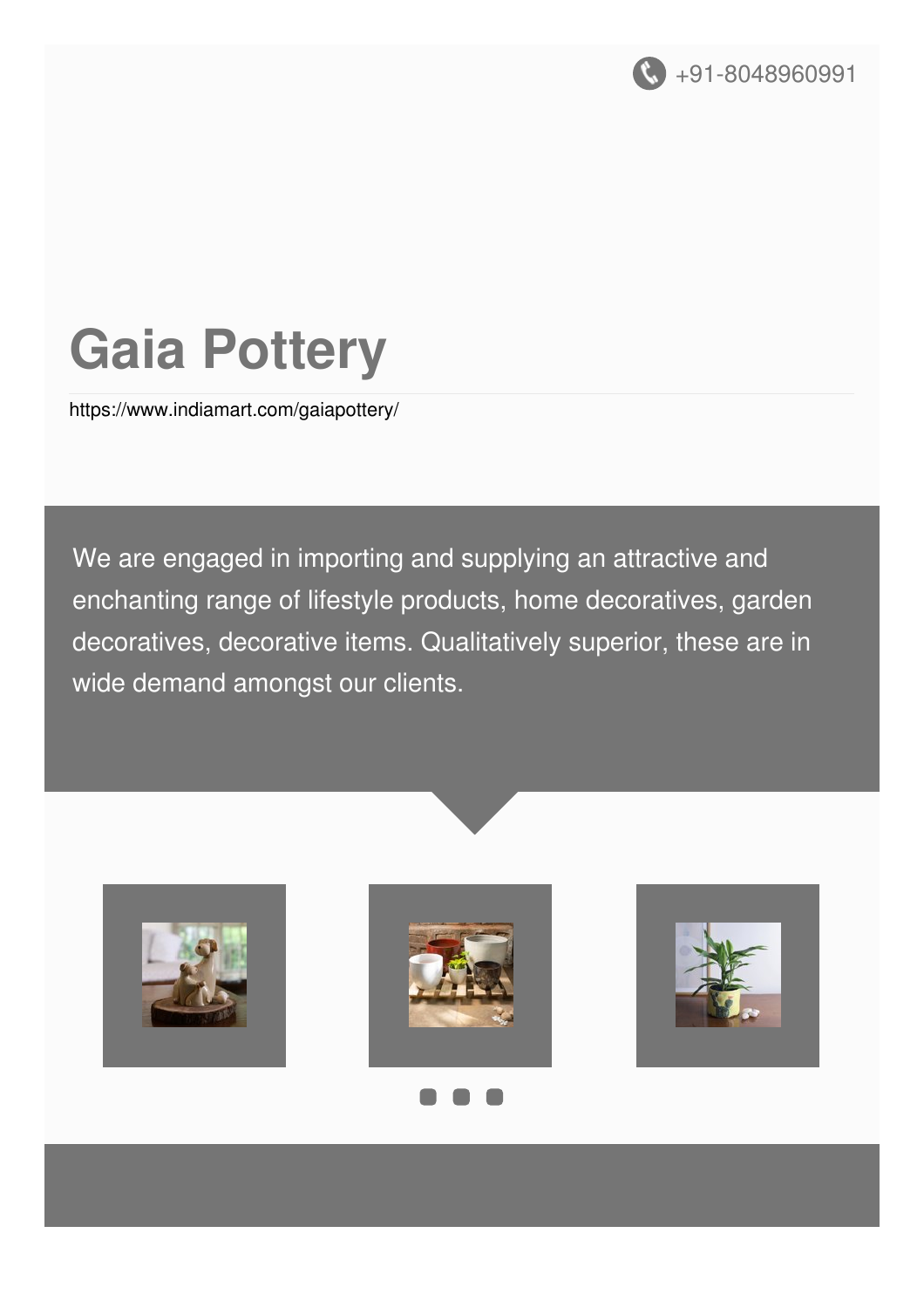## About Us

Established in the year 2005, "Top Trend Export" is a socially responsible company with its endeavors lie in the importing and supplying of lifestyle products, decorative items, decorative pots, indoor decorative pots, garden decorative pots, indoor glazed pots under the brand name of Gaia.

> **For more information, please visit** <https://www.indiamart.com/gaiapottery/about-us.html>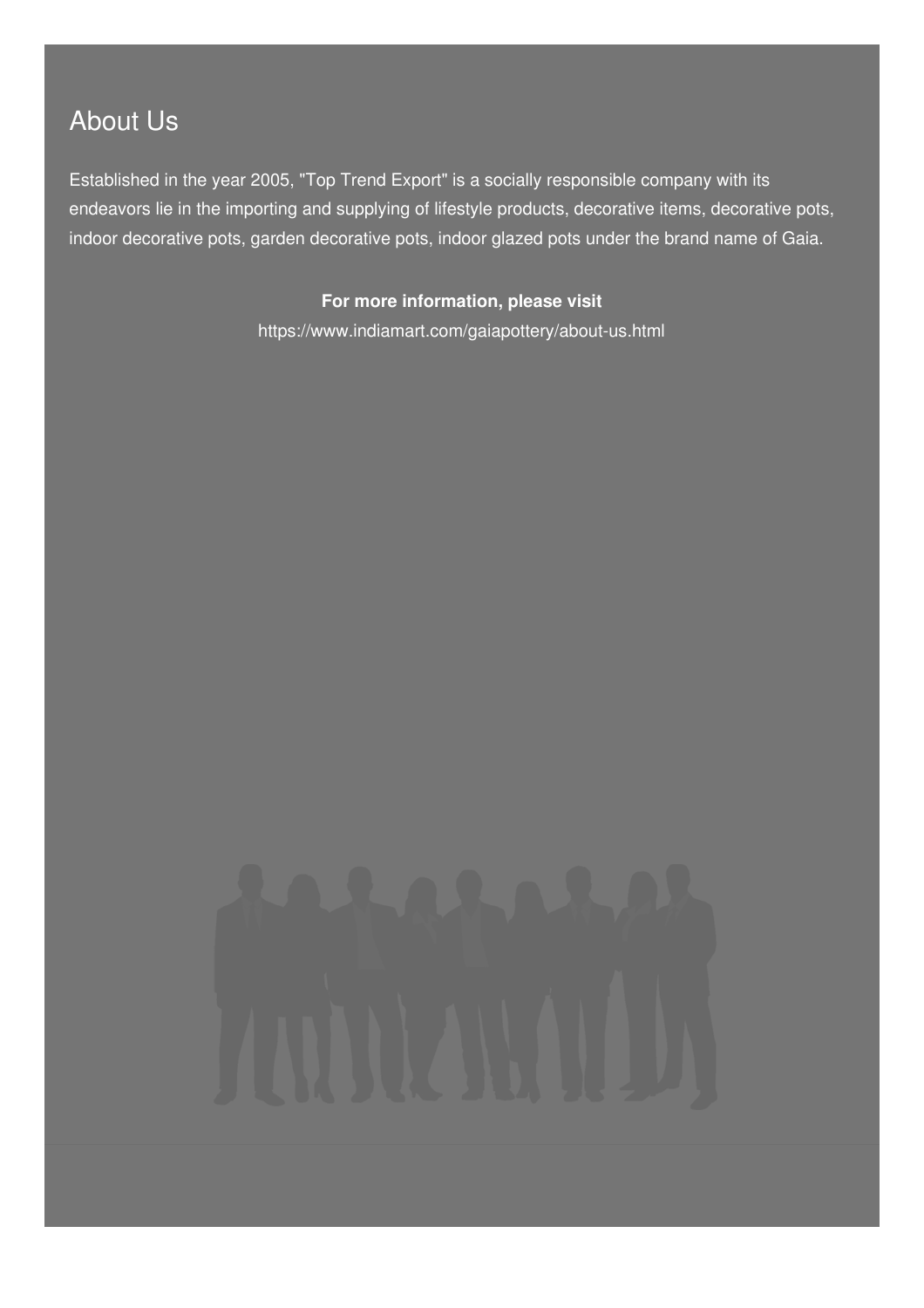#### **DECOR ASSESORIES**



Ceramic Dog Family Decor Accessory



Glazed blue ceramic turtle shaped planter



Glazed Black Ceramic Sheep Shaped Planter



Ceramic Rabbit With Basket Artifact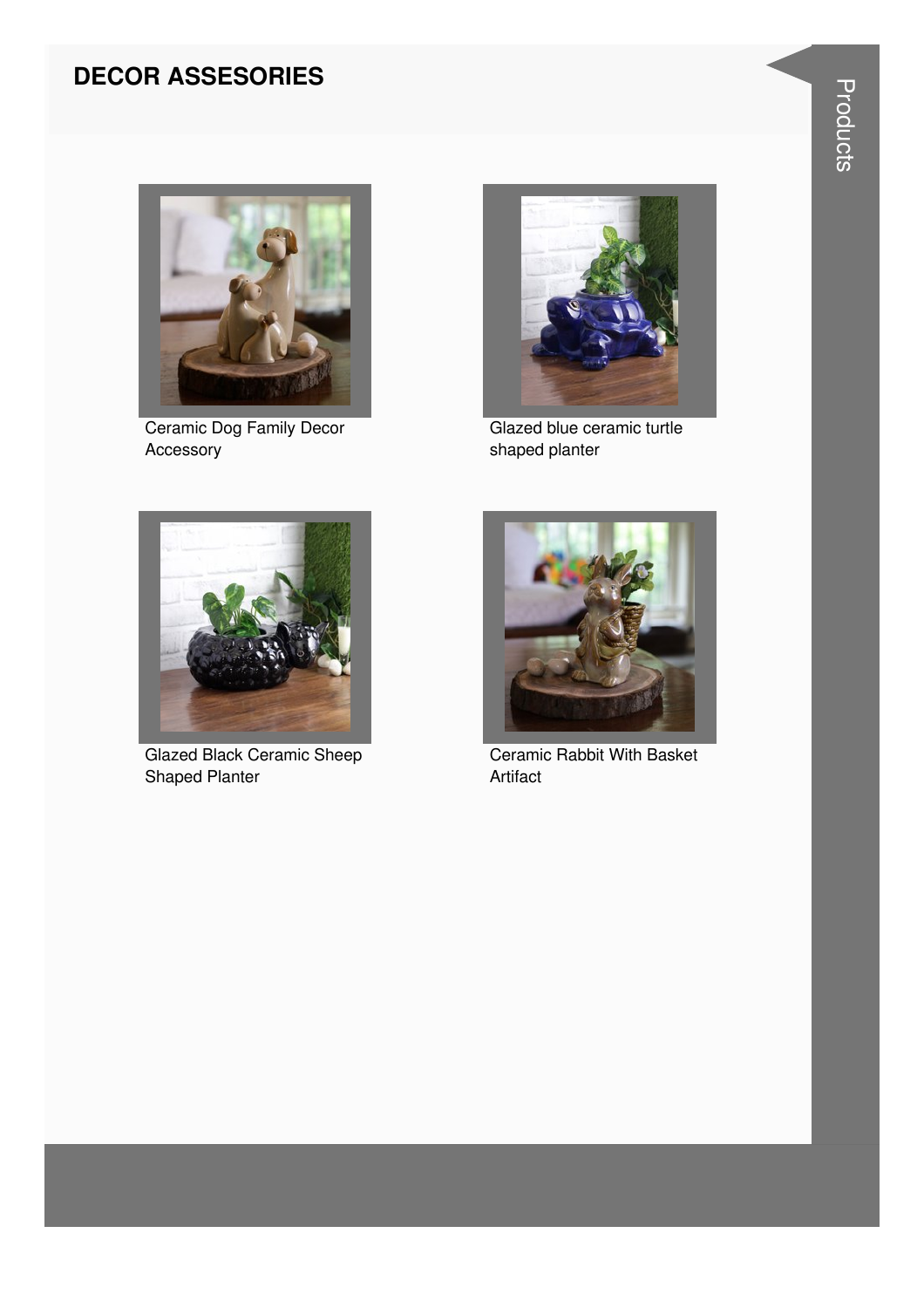#### **GLAZED CERAMIC POTS**





Glazed Ceramic Pots Glazed ceramic planter 1472





Glazed ceramic planter 1298 Glazed Ceramic Round Table Top Pot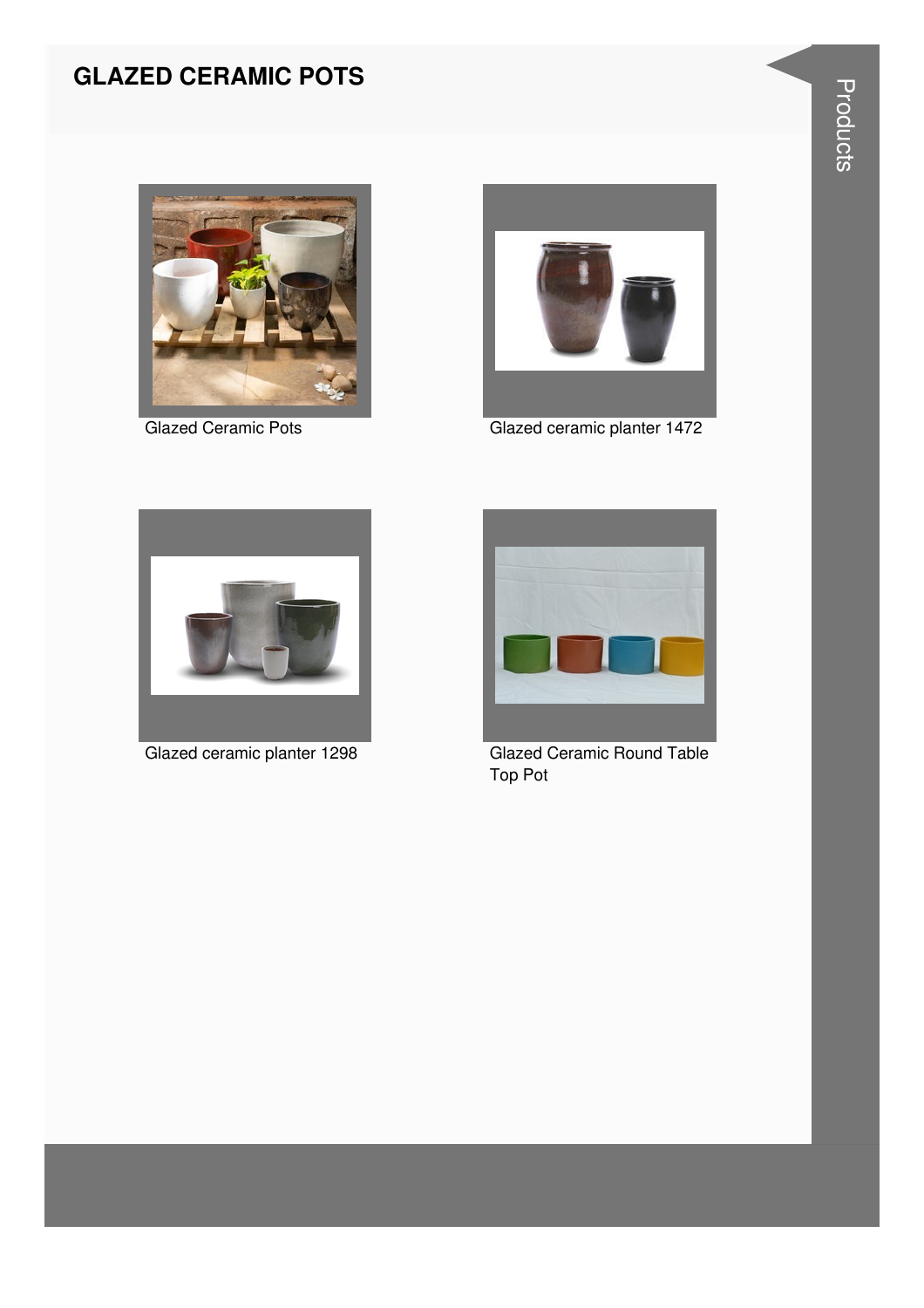#### **FLOWER VASE**



Ceramic Yellow Cactus Planter Pot



Two Tone Ceramic Flower Shallow Vase



Two Tone Ceramic Flower Vase



Tin Metal Flower Vase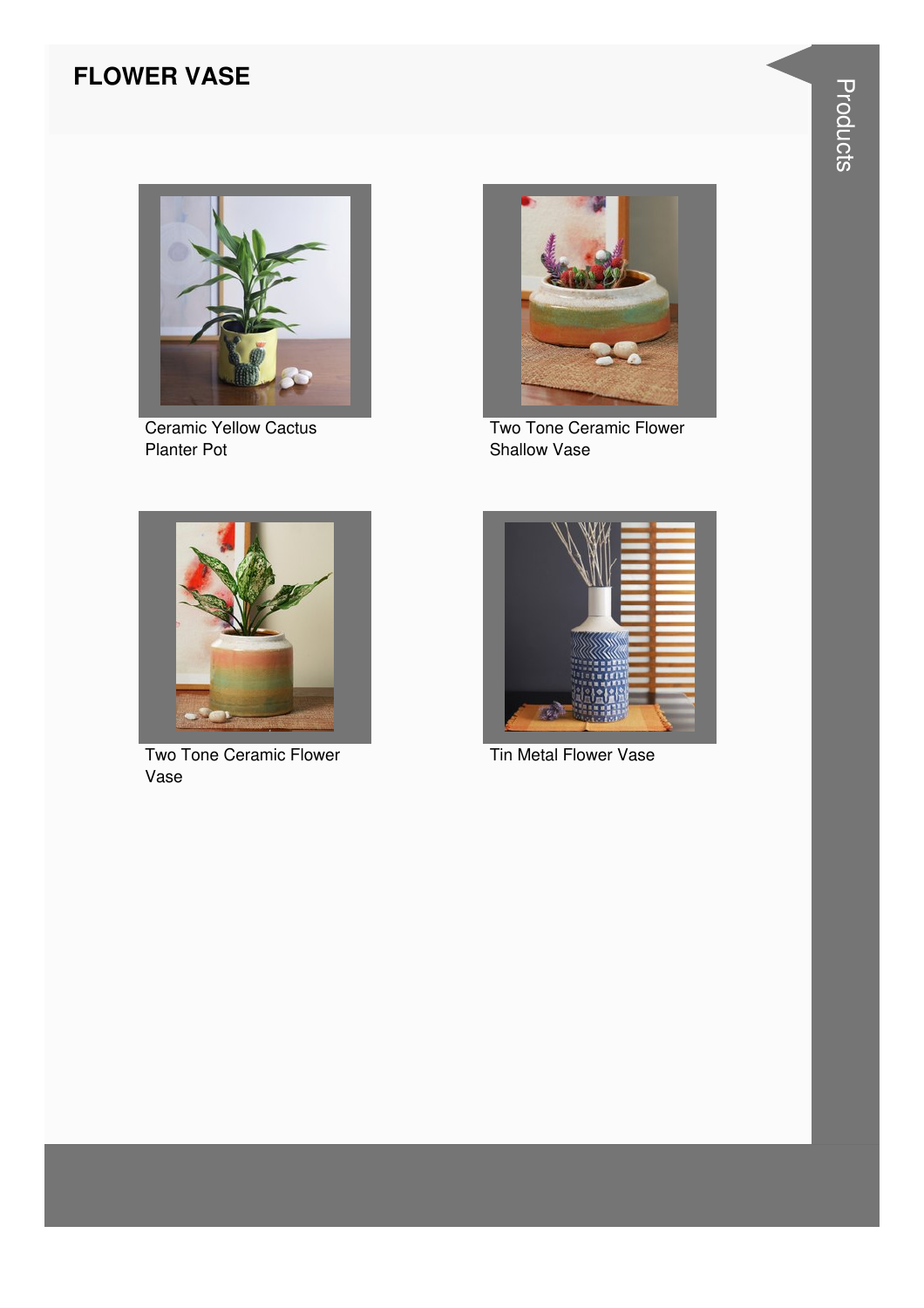#### **EARTHENWARE PLANTERS**



Earthenware rustic large planter



Earthenware Planters





CERAMIC PLANTER CERAMIC PLANTER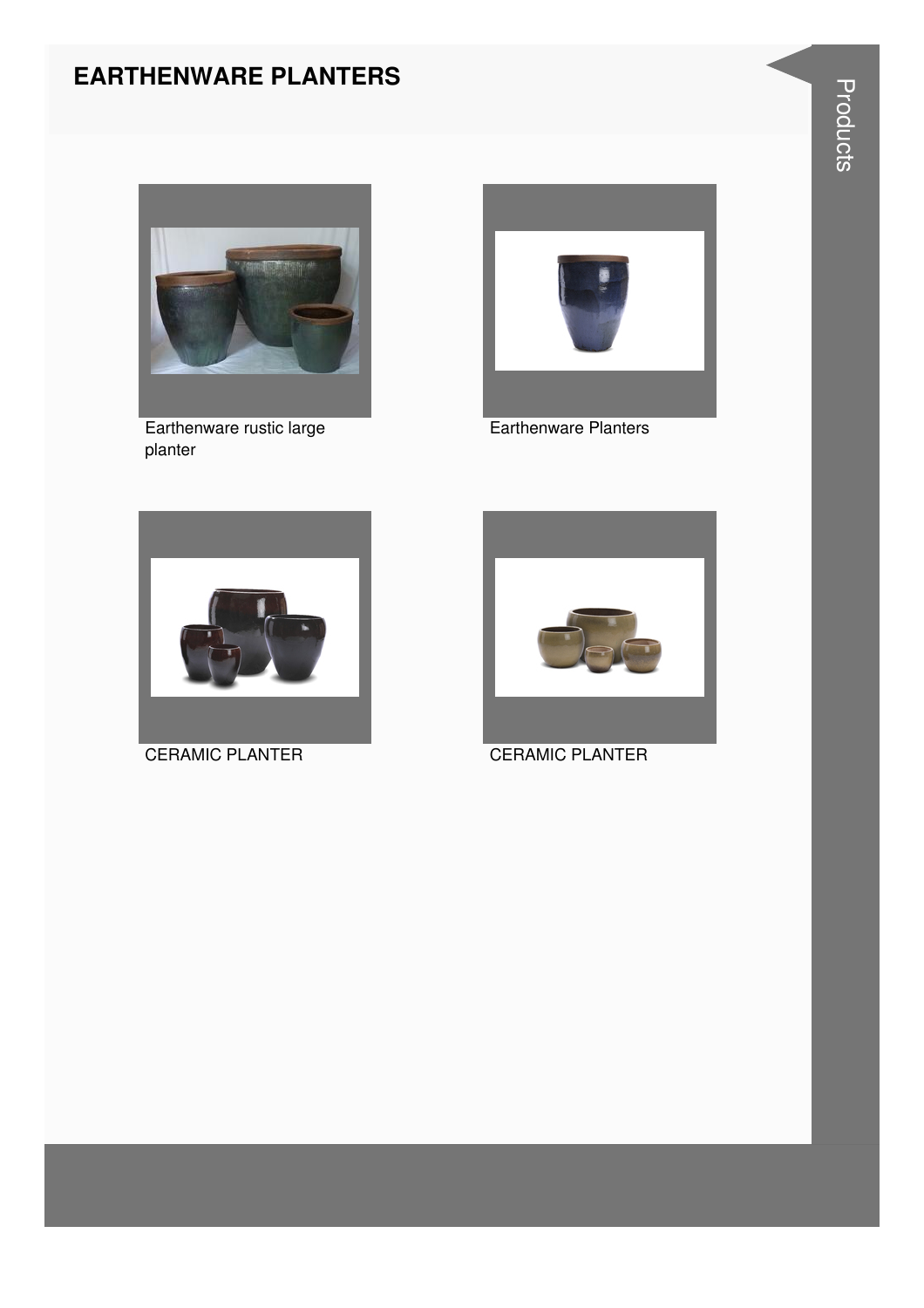#### **CERAMIC PLANTER**



Brown Snail Shaped Ceramic Planter



Decorative plastic planter





Glazed Ceramic Planter Glazed Ceramic Planter 1209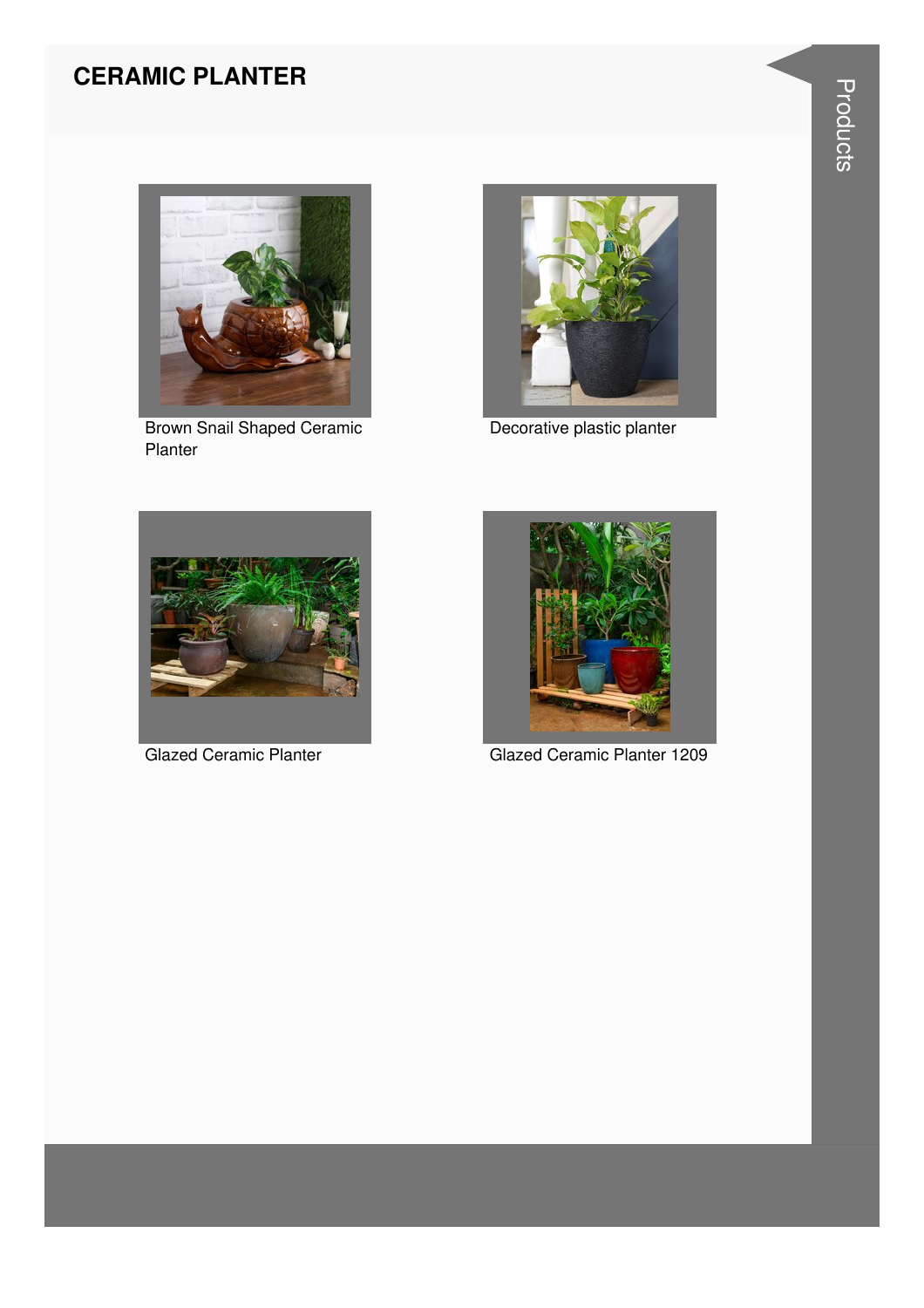#### **CERAMIC VASE**



**Glazed Ceramic Planter** 



Enjoy Little Things Ceramic<br>Flower Vase YQ59872



Ceramic Vase Jar



**Travel Ceramic Vase**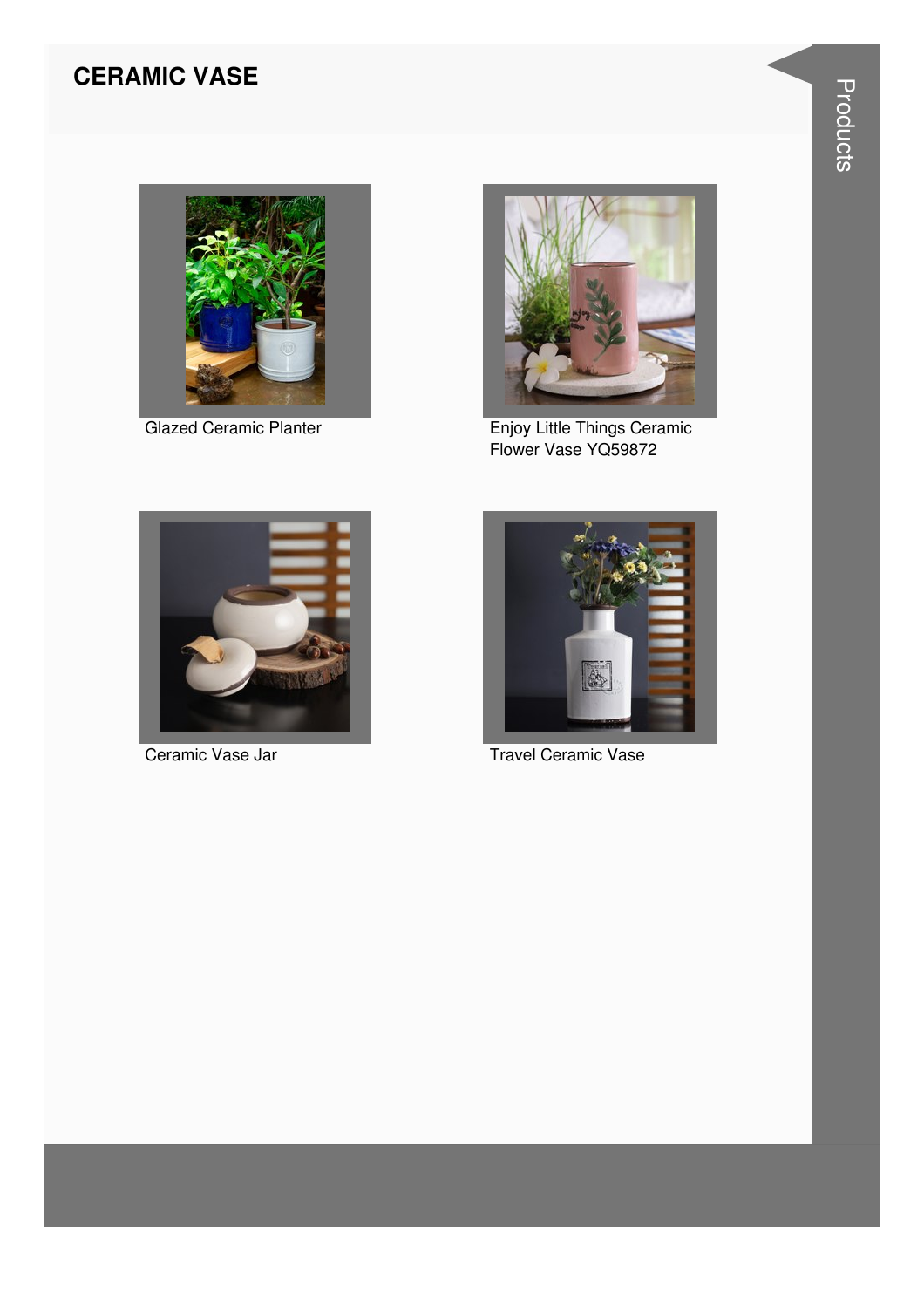#### **GARDENING PLANTERS**



Glazed Ceramic Garden Pot **GYTT** 



Glazed Ceramic Planter



Glazed Ceramic Shallow Planter



**Self Watering Planter**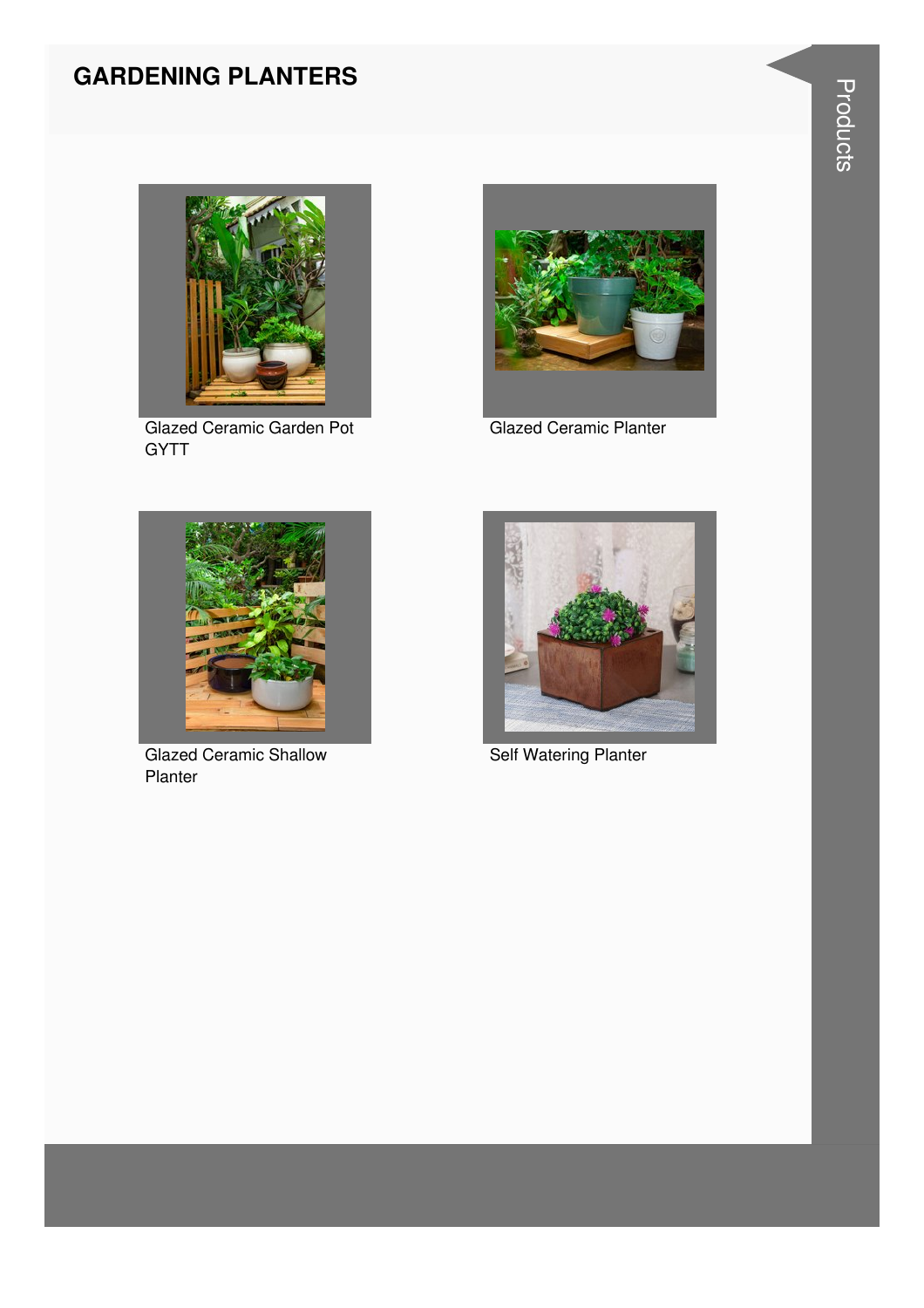#### **LARGE & SMALL EARTHENWARE POTS**



Earthenware Planter



Earthenware Planters



Earthenware Rustic Planter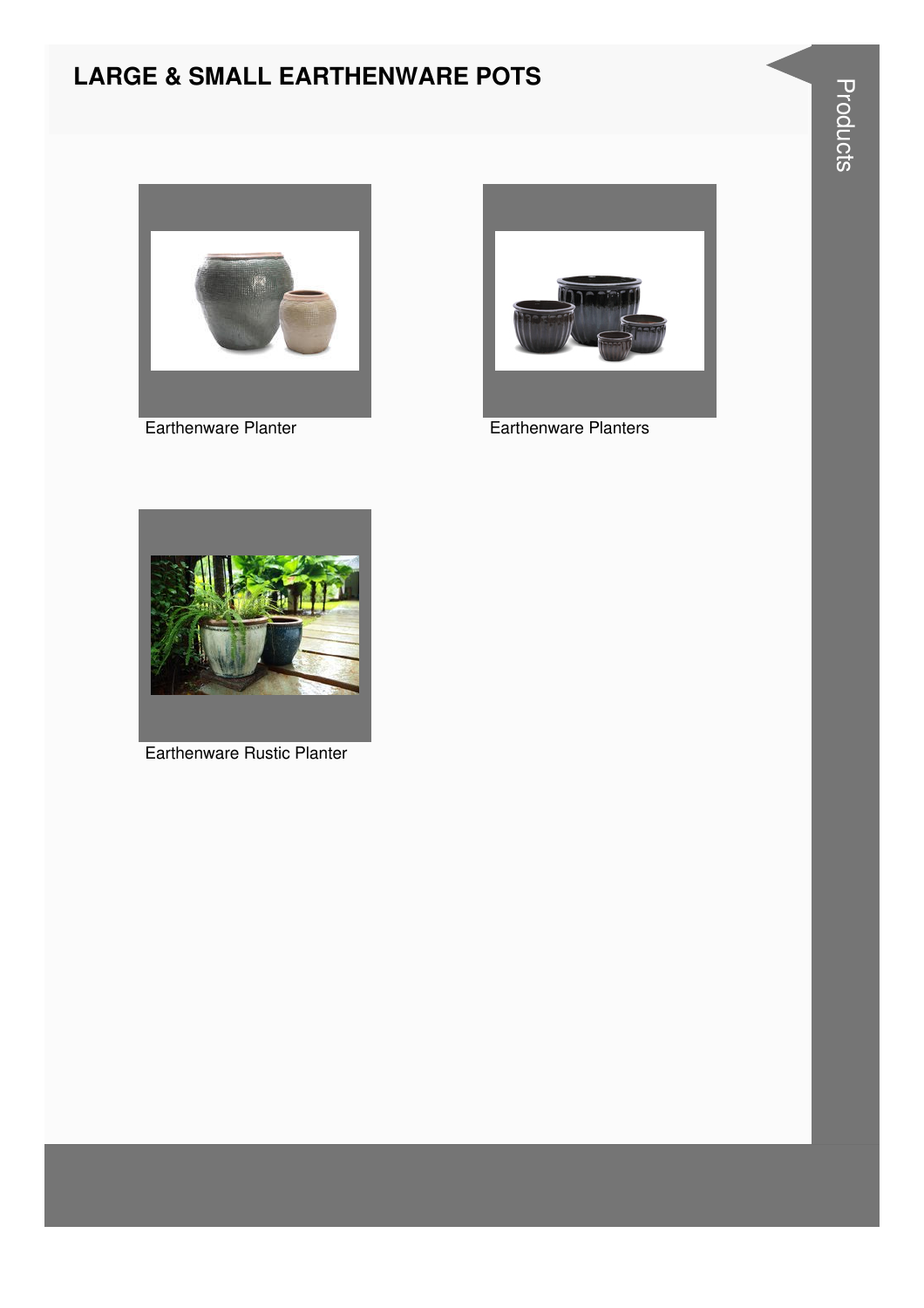### **OTHER PRODUCTS:**



White Sheep Ceramic Planter Small Ceramic Glazed Pot





Plastic Decorative Planter CERAMIC PLANTER

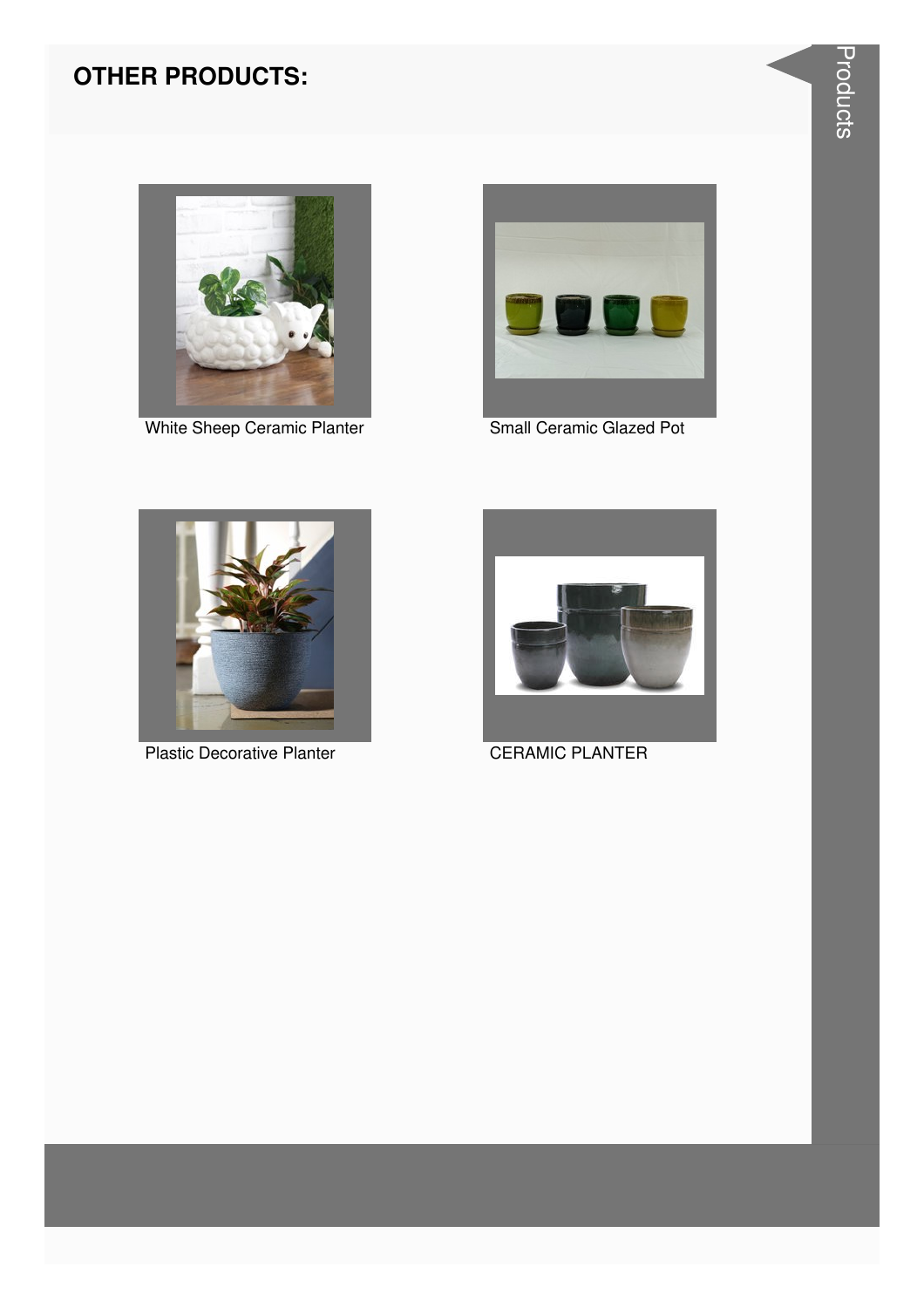# Factsheet

| Year of Establishment            | $\div$ 2012                       |
|----------------------------------|-----------------------------------|
| <b>Nature of Business</b>        | : Exporter and Wholesale Supplier |
| <b>Total Number of Employees</b> | $\therefore$ Upto 10 People       |